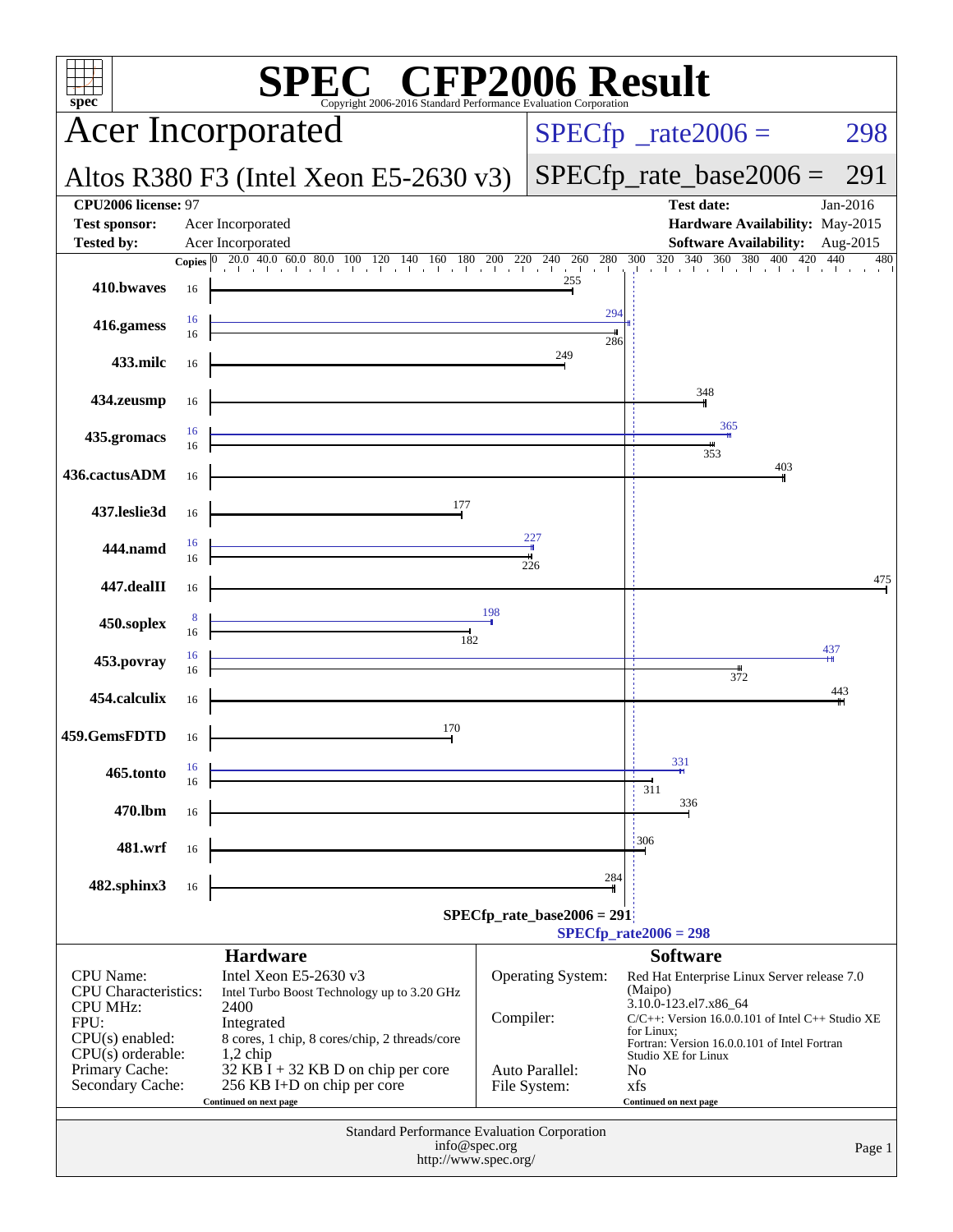| <b>SPEC CFP2006 Result</b><br>$spec^{\circ}$<br>Copyright 2006-2016 Standard Performance Evaluation Corporation                                                                                                                                                                                                                                                                           |                |                             |       |                                               |       |                |              |               |                                                              |              |                               |              |                |              |
|-------------------------------------------------------------------------------------------------------------------------------------------------------------------------------------------------------------------------------------------------------------------------------------------------------------------------------------------------------------------------------------------|----------------|-----------------------------|-------|-----------------------------------------------|-------|----------------|--------------|---------------|--------------------------------------------------------------|--------------|-------------------------------|--------------|----------------|--------------|
| <b>Acer Incorporated</b>                                                                                                                                                                                                                                                                                                                                                                  |                | $SPECfp\_rate2006 =$<br>298 |       |                                               |       |                |              |               |                                                              |              |                               |              |                |              |
| Altos R380 F3 (Intel Xeon E5-2630 v3)                                                                                                                                                                                                                                                                                                                                                     |                |                             |       |                                               |       |                |              |               | $SPECfp\_rate\_base2006 =$                                   |              |                               |              |                | 291          |
| <b>CPU2006 license: 97</b><br><b>Test date:</b><br>Jan-2016<br><b>Test sponsor:</b><br>Acer Incorporated<br>Hardware Availability: May-2015<br><b>Tested by:</b><br><b>Software Availability:</b><br>Aug-2015<br>Acer Incorporated                                                                                                                                                        |                |                             |       |                                               |       |                |              |               |                                                              |              |                               |              |                |              |
| 20 MB I+D on chip per chip<br>L <sub>3</sub> Cache:<br><b>System State:</b><br>Run level 3 (multi-user)<br><b>Base Pointers:</b><br>Other Cache:<br>None<br>32/64-bit<br>Peak Pointers:<br>32/64-bit<br>Memory:<br>128 GB (8 x 16 GB 2Rx4 PC4-2133P-R, running at<br>1866 MHz)<br>Other Software:<br>None<br>Disk Subsystem:<br>1 x 4000 GB SATA III, 7200 RPM<br>Other Hardware:<br>None |                |                             |       |                                               |       |                |              |               |                                                              |              |                               |              |                |              |
| <b>Results Table</b>                                                                                                                                                                                                                                                                                                                                                                      |                |                             |       |                                               |       |                |              |               |                                                              |              |                               |              |                |              |
| <b>Benchmark</b>                                                                                                                                                                                                                                                                                                                                                                          | <b>Copies</b>  | <b>Seconds</b>              | Ratio | <b>Base</b><br><b>Seconds</b>                 | Ratio | <b>Seconds</b> | <b>Ratio</b> | <b>Copies</b> | <b>Seconds</b>                                               | <b>Ratio</b> | <b>Peak</b><br><b>Seconds</b> | <b>Ratio</b> | <b>Seconds</b> | <b>Ratio</b> |
| 410.bwaves                                                                                                                                                                                                                                                                                                                                                                                | 16             | 854                         | 255   | 853                                           | 255   | 854            | 255          | 16            | 854                                                          | 255          | 853                           | 255          | 854            | 255          |
| $ 416$ .gamess                                                                                                                                                                                                                                                                                                                                                                            | 16             | 1097                        | 286   | 1095                                          | 286   | 1100           | 285          | 16            | 1067                                                         | 293          | 1067                          | 294          | 1063           | 295          |
| 433.milc                                                                                                                                                                                                                                                                                                                                                                                  | 16             | 590                         | 249   | 590                                           | 249   | 590            | 249          | 16            | 590                                                          | 249          | 590                           | 249          | 590            | 249          |
| $ 434$ . zeusmp                                                                                                                                                                                                                                                                                                                                                                           | 16             | 420                         | 347   | 418                                           | 348   | 418            | 349          | 16            | 420                                                          | 347          | 418                           | 348          | 418            | 349          |
| 435.gromacs                                                                                                                                                                                                                                                                                                                                                                               | 16             | 324                         | 353   | 325                                           | 351   | 322            | 355          | 16            | 312                                                          | 366          | 313                           | 365          | 314            | 364          |
| 436.cactusADM                                                                                                                                                                                                                                                                                                                                                                             | 16             | 474                         | 403   | 475                                           | 402   | 473            | 404          | 16            | 474                                                          | 403          | 475                           | 402          | 473            | 404          |
| 437.leslie3d                                                                                                                                                                                                                                                                                                                                                                              | 16             | 852                         | 177   | 849                                           | 177   | 851            | 177          | 16            | 852                                                          | 177          | 849                           | 177          | 851            | 177          |
| 444.namd                                                                                                                                                                                                                                                                                                                                                                                  | 16             | 569                         | 226   | 568                                           | 226   | 573            | 224          | 16            | 569                                                          | 226          | 565                           | 227          | 566            | 227          |
| 447.dealII                                                                                                                                                                                                                                                                                                                                                                                | 16             | 385                         | 475   | 385                                           | 475   | 385            | 476          | 16            | 385                                                          | 475          | 385                           | 475          | 385            | 476          |
| $450$ .soplex                                                                                                                                                                                                                                                                                                                                                                             | 16             | 732                         | 182   | 732                                           | 182   | 730            | 183          | 8             | 337                                                          | 198          | 338                           | 197          | 338            | 198          |
| $453$ . povray                                                                                                                                                                                                                                                                                                                                                                            | 16             | 229                         | 372   | 229                                           | 371   | 228            | 373          | 16            | 195                                                          | 437          | 196                           | 434          | 194            | 438          |
| 454.calculix                                                                                                                                                                                                                                                                                                                                                                              | 16             | 296                         | 446   | 298                                           | 443   | 299            | 442          | 16            | 296                                                          | 446          | 298                           | 443          | 299            | 442          |
| 459.GemsFDTD                                                                                                                                                                                                                                                                                                                                                                              | 16             | 1000                        | 170   | 999                                           | 170   | 1000           | 170          | 16            | <b>1000</b>                                                  | 170          | 999                           | 170          | 1000           | 170          |
| 465.tonto                                                                                                                                                                                                                                                                                                                                                                                 | 16             | 506                         | 311   | 507                                           | 311   | 506            | 311          | 16            | 472                                                          | 333          | 477                           | 330          | 476            | 331          |
| 470.1bm                                                                                                                                                                                                                                                                                                                                                                                   | 16             | 653                         | 336   | 653                                           | 337   | 653            | 336          | 16            | 653                                                          | 336          | 653                           | 337          | 653            | 336          |
| 481.wrf                                                                                                                                                                                                                                                                                                                                                                                   | 16             | 584                         | 306   | 584                                           | 306   | 584            | 306          | 16            | 584                                                          | 306          | 584                           | 306          | 584            | 306          |
| $ 482.\mathrm{sphinx}$                                                                                                                                                                                                                                                                                                                                                                    | 16<br>$D = 14$ | 1103<br>2.41                | 283   | 1099<br>ومراجعها والمستلم فالمتعارض والمتناور | 284   | 1096           | 285          | 16            | 1103<br>المحادثة والمتحدث والمحادث والمحادث والمنافذ المنافذ | 283          | 1099<br>$-11 -$               | 284          | 1096           | 285          |

Results appear in the [order in which they were run.](http://www.spec.org/auto/cpu2006/Docs/result-fields.html#RunOrder) Bold underlined text [indicates a median measurement.](http://www.spec.org/auto/cpu2006/Docs/result-fields.html#Median)

### **[Submit Notes](http://www.spec.org/auto/cpu2006/Docs/result-fields.html#SubmitNotes)**

 The taskset mechanism was used to bind copies to processors. The config file option 'submit' was used to generate taskset commands to bind each copy to a specific processor. For details, please see the config file.

### **[Operating System Notes](http://www.spec.org/auto/cpu2006/Docs/result-fields.html#OperatingSystemNotes)**

Stack size set to unlimited using "ulimit -s unlimited"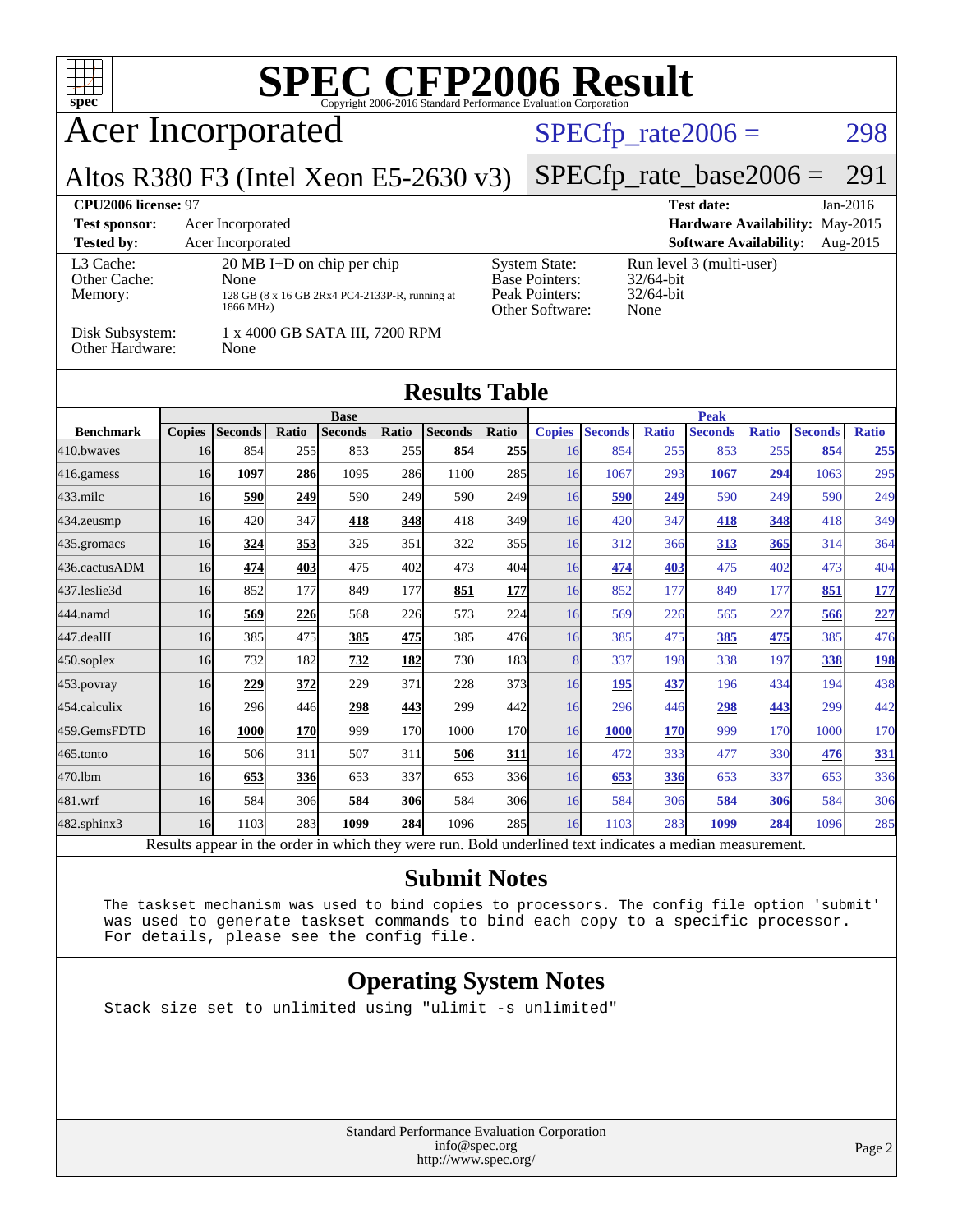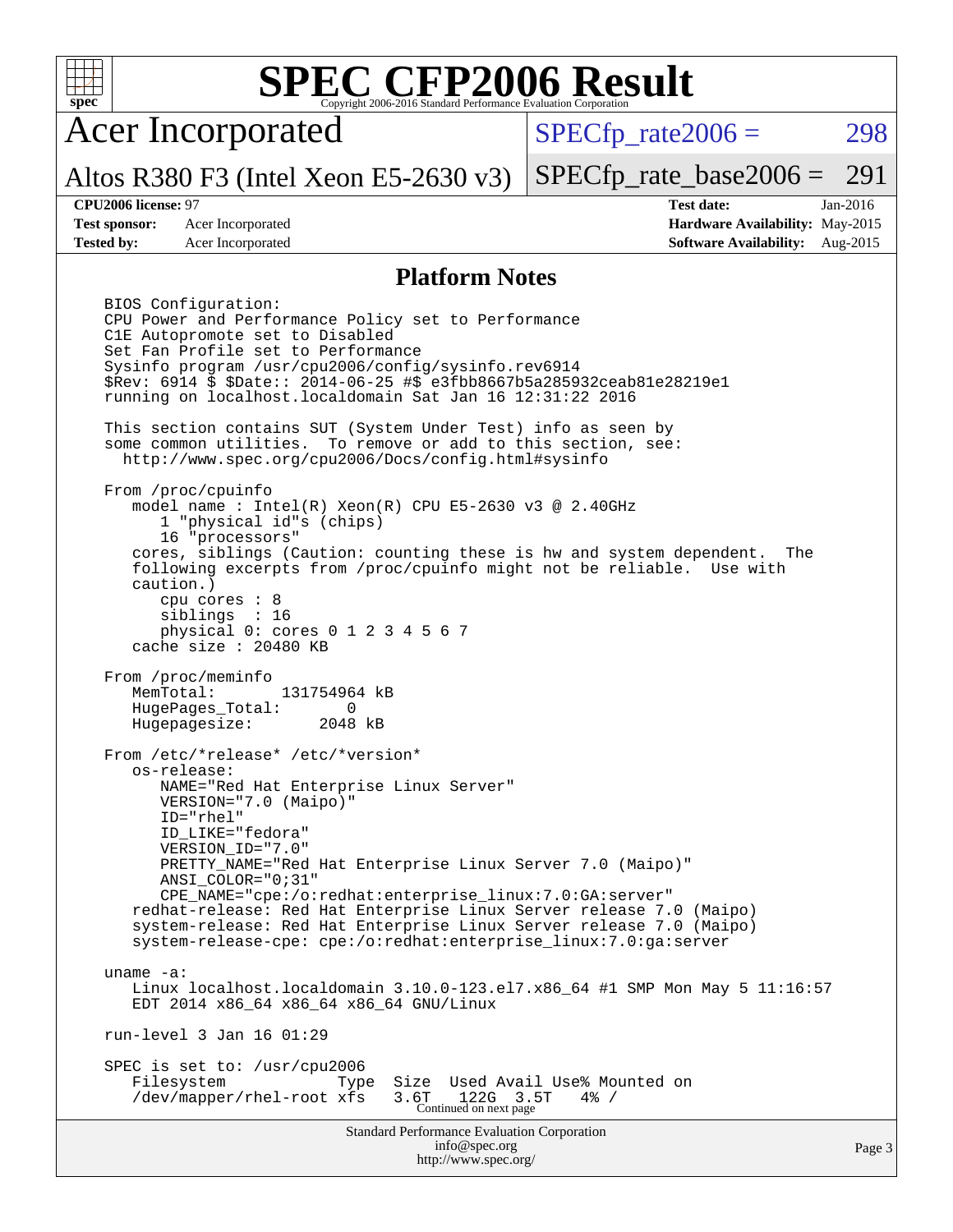

Continued on next page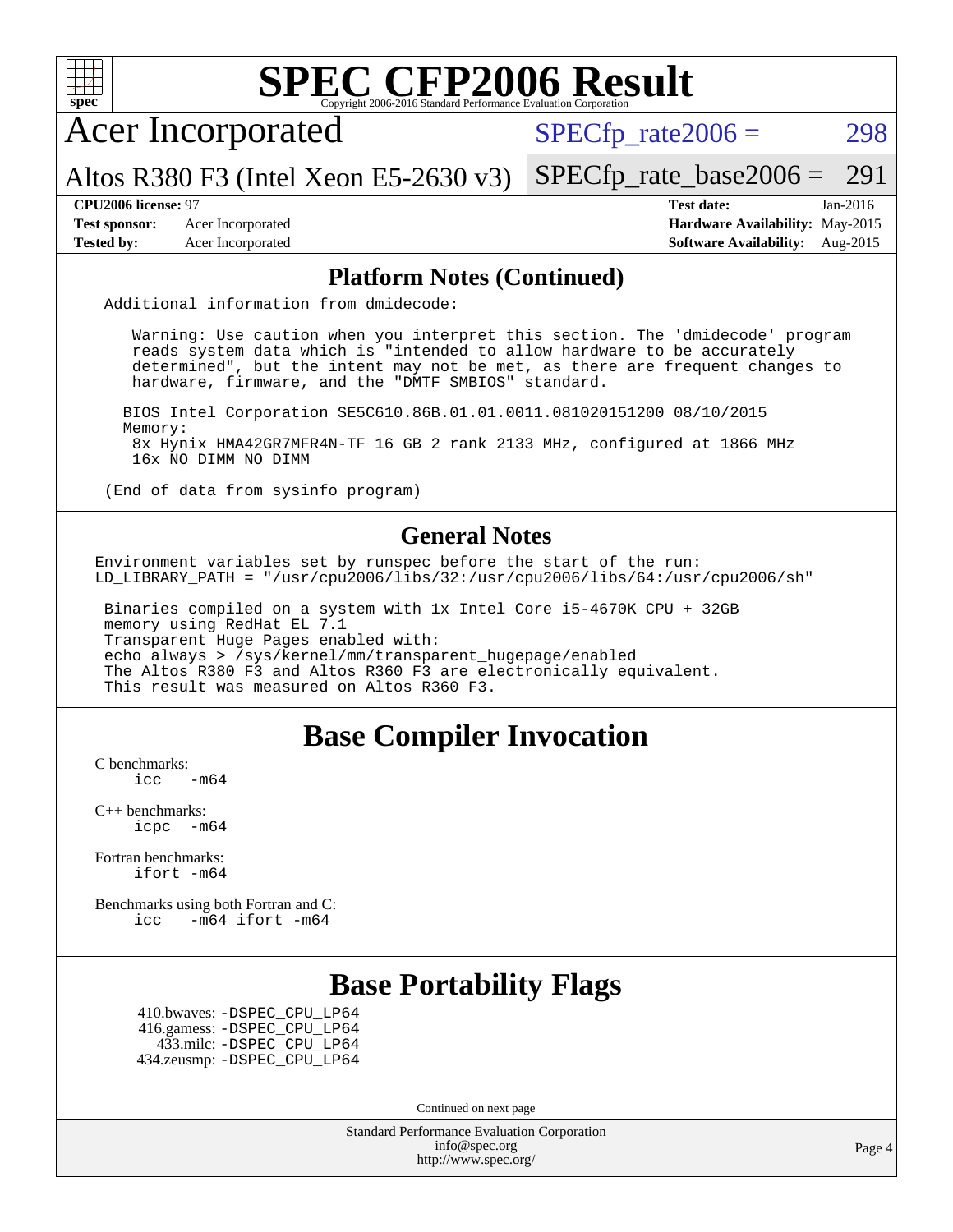

## **[SPEC CFP2006 Result](http://www.spec.org/auto/cpu2006/Docs/result-fields.html#SPECCFP2006Result)**

Acer Incorporated

 $SPECTp_rate2006 = 298$ 

[SPECfp\\_rate\\_base2006 =](http://www.spec.org/auto/cpu2006/Docs/result-fields.html#SPECfpratebase2006) 291

Altos R380 F3 (Intel Xeon E5-2630 v3)

**[CPU2006 license:](http://www.spec.org/auto/cpu2006/Docs/result-fields.html#CPU2006license)** 97 **[Test date:](http://www.spec.org/auto/cpu2006/Docs/result-fields.html#Testdate)** Jan-2016 **[Test sponsor:](http://www.spec.org/auto/cpu2006/Docs/result-fields.html#Testsponsor)** Acer Incorporated **[Hardware Availability:](http://www.spec.org/auto/cpu2006/Docs/result-fields.html#HardwareAvailability)** May-2015 **[Tested by:](http://www.spec.org/auto/cpu2006/Docs/result-fields.html#Testedby)** Acer Incorporated **[Software Availability:](http://www.spec.org/auto/cpu2006/Docs/result-fields.html#SoftwareAvailability)** Aug-2015

### **[Base Portability Flags \(Continued\)](http://www.spec.org/auto/cpu2006/Docs/result-fields.html#BasePortabilityFlags)**

| 435.gromacs: -DSPEC_CPU_LP64 -nofor_main   |                                                                |
|--------------------------------------------|----------------------------------------------------------------|
| 436.cactusADM: -DSPEC CPU LP64 -nofor main |                                                                |
| 437.leslie3d: -DSPEC CPU LP64              |                                                                |
| 444.namd: - DSPEC CPU LP64                 |                                                                |
| 447.dealII: -DSPEC CPU LP64                |                                                                |
| 450.soplex: -DSPEC_CPU_LP64                |                                                                |
| 453.povray: -DSPEC_CPU_LP64                |                                                                |
| 454.calculix: -DSPEC_CPU_LP64 -nofor_main  |                                                                |
| 459.GemsFDTD: -DSPEC CPU LP64              |                                                                |
| 465.tonto: -DSPEC CPU LP64                 |                                                                |
| 470.1bm: - DSPEC CPU LP64                  |                                                                |
|                                            | 481.wrf: -DSPEC CPU_LP64 -DSPEC_CPU_CASE_FLAG -DSPEC_CPU_LINUX |
| 482.sphinx3: -DSPEC CPU LP64               |                                                                |

### **[Base Optimization Flags](http://www.spec.org/auto/cpu2006/Docs/result-fields.html#BaseOptimizationFlags)**

[C benchmarks](http://www.spec.org/auto/cpu2006/Docs/result-fields.html#Cbenchmarks):

[-xCORE-AVX2](http://www.spec.org/cpu2006/results/res2016q1/cpu2006-20160216-39029.flags.html#user_CCbase_f-xAVX2_5f5fc0cbe2c9f62c816d3e45806c70d7) [-ipo](http://www.spec.org/cpu2006/results/res2016q1/cpu2006-20160216-39029.flags.html#user_CCbase_f-ipo) [-O3](http://www.spec.org/cpu2006/results/res2016q1/cpu2006-20160216-39029.flags.html#user_CCbase_f-O3) [-no-prec-div](http://www.spec.org/cpu2006/results/res2016q1/cpu2006-20160216-39029.flags.html#user_CCbase_f-no-prec-div) [-opt-prefetch](http://www.spec.org/cpu2006/results/res2016q1/cpu2006-20160216-39029.flags.html#user_CCbase_f-opt-prefetch) [-auto-p32](http://www.spec.org/cpu2006/results/res2016q1/cpu2006-20160216-39029.flags.html#user_CCbase_f-auto-p32) [-ansi-alias](http://www.spec.org/cpu2006/results/res2016q1/cpu2006-20160216-39029.flags.html#user_CCbase_f-ansi-alias) [-opt-mem-layout-trans=3](http://www.spec.org/cpu2006/results/res2016q1/cpu2006-20160216-39029.flags.html#user_CCbase_f-opt-mem-layout-trans_a7b82ad4bd7abf52556d4961a2ae94d5)

[C++ benchmarks:](http://www.spec.org/auto/cpu2006/Docs/result-fields.html#CXXbenchmarks) [-xCORE-AVX2](http://www.spec.org/cpu2006/results/res2016q1/cpu2006-20160216-39029.flags.html#user_CXXbase_f-xAVX2_5f5fc0cbe2c9f62c816d3e45806c70d7) [-ipo](http://www.spec.org/cpu2006/results/res2016q1/cpu2006-20160216-39029.flags.html#user_CXXbase_f-ipo) [-O3](http://www.spec.org/cpu2006/results/res2016q1/cpu2006-20160216-39029.flags.html#user_CXXbase_f-O3) [-no-prec-div](http://www.spec.org/cpu2006/results/res2016q1/cpu2006-20160216-39029.flags.html#user_CXXbase_f-no-prec-div) [-opt-prefetch](http://www.spec.org/cpu2006/results/res2016q1/cpu2006-20160216-39029.flags.html#user_CXXbase_f-opt-prefetch) [-auto-p32](http://www.spec.org/cpu2006/results/res2016q1/cpu2006-20160216-39029.flags.html#user_CXXbase_f-auto-p32) [-ansi-alias](http://www.spec.org/cpu2006/results/res2016q1/cpu2006-20160216-39029.flags.html#user_CXXbase_f-ansi-alias) [-opt-mem-layout-trans=3](http://www.spec.org/cpu2006/results/res2016q1/cpu2006-20160216-39029.flags.html#user_CXXbase_f-opt-mem-layout-trans_a7b82ad4bd7abf52556d4961a2ae94d5)

[Fortran benchmarks](http://www.spec.org/auto/cpu2006/Docs/result-fields.html#Fortranbenchmarks): [-xCORE-AVX2](http://www.spec.org/cpu2006/results/res2016q1/cpu2006-20160216-39029.flags.html#user_FCbase_f-xAVX2_5f5fc0cbe2c9f62c816d3e45806c70d7) [-ipo](http://www.spec.org/cpu2006/results/res2016q1/cpu2006-20160216-39029.flags.html#user_FCbase_f-ipo) [-O3](http://www.spec.org/cpu2006/results/res2016q1/cpu2006-20160216-39029.flags.html#user_FCbase_f-O3) [-no-prec-div](http://www.spec.org/cpu2006/results/res2016q1/cpu2006-20160216-39029.flags.html#user_FCbase_f-no-prec-div) [-opt-prefetch](http://www.spec.org/cpu2006/results/res2016q1/cpu2006-20160216-39029.flags.html#user_FCbase_f-opt-prefetch)

[Benchmarks using both Fortran and C](http://www.spec.org/auto/cpu2006/Docs/result-fields.html#BenchmarksusingbothFortranandC): [-xCORE-AVX2](http://www.spec.org/cpu2006/results/res2016q1/cpu2006-20160216-39029.flags.html#user_CC_FCbase_f-xAVX2_5f5fc0cbe2c9f62c816d3e45806c70d7) [-ipo](http://www.spec.org/cpu2006/results/res2016q1/cpu2006-20160216-39029.flags.html#user_CC_FCbase_f-ipo) [-O3](http://www.spec.org/cpu2006/results/res2016q1/cpu2006-20160216-39029.flags.html#user_CC_FCbase_f-O3) [-no-prec-div](http://www.spec.org/cpu2006/results/res2016q1/cpu2006-20160216-39029.flags.html#user_CC_FCbase_f-no-prec-div) [-opt-prefetch](http://www.spec.org/cpu2006/results/res2016q1/cpu2006-20160216-39029.flags.html#user_CC_FCbase_f-opt-prefetch) [-auto-p32](http://www.spec.org/cpu2006/results/res2016q1/cpu2006-20160216-39029.flags.html#user_CC_FCbase_f-auto-p32) [-ansi-alias](http://www.spec.org/cpu2006/results/res2016q1/cpu2006-20160216-39029.flags.html#user_CC_FCbase_f-ansi-alias) [-opt-mem-layout-trans=3](http://www.spec.org/cpu2006/results/res2016q1/cpu2006-20160216-39029.flags.html#user_CC_FCbase_f-opt-mem-layout-trans_a7b82ad4bd7abf52556d4961a2ae94d5)

### **[Peak Compiler Invocation](http://www.spec.org/auto/cpu2006/Docs/result-fields.html#PeakCompilerInvocation)**

[C benchmarks](http://www.spec.org/auto/cpu2006/Docs/result-fields.html#Cbenchmarks):  $\text{icc}$   $-\text{m64}$ 

[C++ benchmarks \(except as noted below\):](http://www.spec.org/auto/cpu2006/Docs/result-fields.html#CXXbenchmarksexceptasnotedbelow) [icpc -m64](http://www.spec.org/cpu2006/results/res2016q1/cpu2006-20160216-39029.flags.html#user_CXXpeak_intel_icpc_64bit_bedb90c1146cab66620883ef4f41a67e)

450.soplex: [icpc -m32 -L/opt/intel/compilers\\_and\\_libraries\\_2016/linux/compiler/lib/ia32\\_lin](http://www.spec.org/cpu2006/results/res2016q1/cpu2006-20160216-39029.flags.html#user_peakCXXLD450_soplex_intel_icpc_b4f50a394bdb4597aa5879c16bc3f5c5)

[Fortran benchmarks](http://www.spec.org/auto/cpu2006/Docs/result-fields.html#Fortranbenchmarks): [ifort -m64](http://www.spec.org/cpu2006/results/res2016q1/cpu2006-20160216-39029.flags.html#user_FCpeak_intel_ifort_64bit_ee9d0fb25645d0210d97eb0527dcc06e)

[Benchmarks using both Fortran and C](http://www.spec.org/auto/cpu2006/Docs/result-fields.html#BenchmarksusingbothFortranandC): [icc -m64](http://www.spec.org/cpu2006/results/res2016q1/cpu2006-20160216-39029.flags.html#user_CC_FCpeak_intel_icc_64bit_0b7121f5ab7cfabee23d88897260401c) [ifort -m64](http://www.spec.org/cpu2006/results/res2016q1/cpu2006-20160216-39029.flags.html#user_CC_FCpeak_intel_ifort_64bit_ee9d0fb25645d0210d97eb0527dcc06e)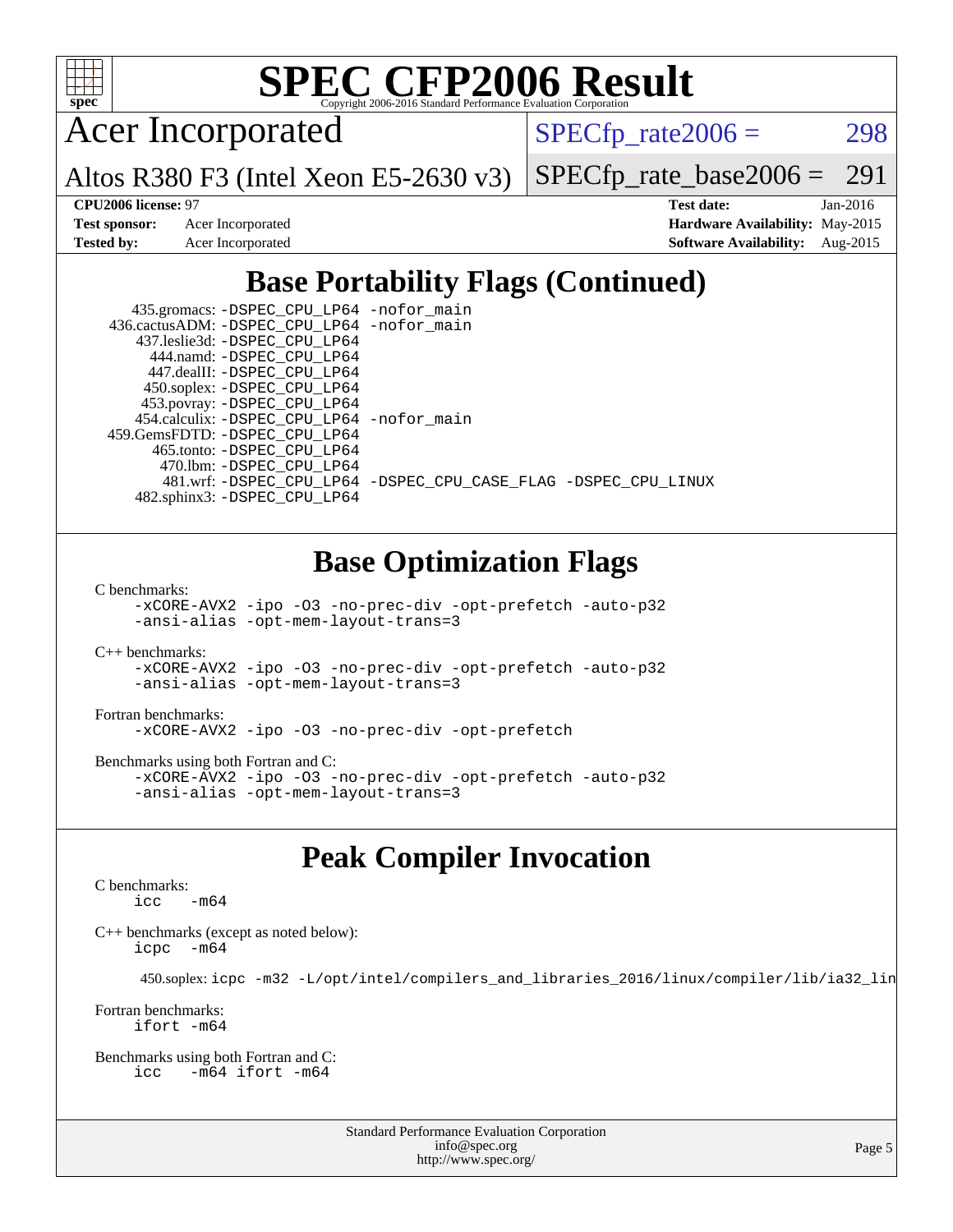

# **[SPEC CFP2006 Result](http://www.spec.org/auto/cpu2006/Docs/result-fields.html#SPECCFP2006Result)**

Acer Incorporated

 $SPECTp_rate2006 = 298$ 

Altos R380 F3 (Intel Xeon E5-2630 v3) [SPECfp\\_rate\\_base2006 =](http://www.spec.org/auto/cpu2006/Docs/result-fields.html#SPECfpratebase2006) 291

**[Tested by:](http://www.spec.org/auto/cpu2006/Docs/result-fields.html#Testedby)** Acer Incorporated **[Software Availability:](http://www.spec.org/auto/cpu2006/Docs/result-fields.html#SoftwareAvailability)** Aug-2015

**[CPU2006 license:](http://www.spec.org/auto/cpu2006/Docs/result-fields.html#CPU2006license)** 97 **[Test date:](http://www.spec.org/auto/cpu2006/Docs/result-fields.html#Testdate)** Jan-2016 **[Test sponsor:](http://www.spec.org/auto/cpu2006/Docs/result-fields.html#Testsponsor)** Acer Incorporated **[Hardware Availability:](http://www.spec.org/auto/cpu2006/Docs/result-fields.html#HardwareAvailability)** May-2015

### **[Peak Portability Flags](http://www.spec.org/auto/cpu2006/Docs/result-fields.html#PeakPortabilityFlags)**

 410.bwaves: [-DSPEC\\_CPU\\_LP64](http://www.spec.org/cpu2006/results/res2016q1/cpu2006-20160216-39029.flags.html#suite_peakPORTABILITY410_bwaves_DSPEC_CPU_LP64) 416.gamess: [-DSPEC\\_CPU\\_LP64](http://www.spec.org/cpu2006/results/res2016q1/cpu2006-20160216-39029.flags.html#suite_peakPORTABILITY416_gamess_DSPEC_CPU_LP64) 433.milc: [-DSPEC\\_CPU\\_LP64](http://www.spec.org/cpu2006/results/res2016q1/cpu2006-20160216-39029.flags.html#suite_peakPORTABILITY433_milc_DSPEC_CPU_LP64) 434.zeusmp: [-DSPEC\\_CPU\\_LP64](http://www.spec.org/cpu2006/results/res2016q1/cpu2006-20160216-39029.flags.html#suite_peakPORTABILITY434_zeusmp_DSPEC_CPU_LP64) 435.gromacs: [-DSPEC\\_CPU\\_LP64](http://www.spec.org/cpu2006/results/res2016q1/cpu2006-20160216-39029.flags.html#suite_peakPORTABILITY435_gromacs_DSPEC_CPU_LP64) [-nofor\\_main](http://www.spec.org/cpu2006/results/res2016q1/cpu2006-20160216-39029.flags.html#user_peakLDPORTABILITY435_gromacs_f-nofor_main) 436.cactusADM: [-DSPEC\\_CPU\\_LP64](http://www.spec.org/cpu2006/results/res2016q1/cpu2006-20160216-39029.flags.html#suite_peakPORTABILITY436_cactusADM_DSPEC_CPU_LP64) [-nofor\\_main](http://www.spec.org/cpu2006/results/res2016q1/cpu2006-20160216-39029.flags.html#user_peakLDPORTABILITY436_cactusADM_f-nofor_main) 437.leslie3d: [-DSPEC\\_CPU\\_LP64](http://www.spec.org/cpu2006/results/res2016q1/cpu2006-20160216-39029.flags.html#suite_peakPORTABILITY437_leslie3d_DSPEC_CPU_LP64) 444.namd: [-DSPEC\\_CPU\\_LP64](http://www.spec.org/cpu2006/results/res2016q1/cpu2006-20160216-39029.flags.html#suite_peakPORTABILITY444_namd_DSPEC_CPU_LP64) 447.dealII: [-DSPEC\\_CPU\\_LP64](http://www.spec.org/cpu2006/results/res2016q1/cpu2006-20160216-39029.flags.html#suite_peakPORTABILITY447_dealII_DSPEC_CPU_LP64) 450.soplex: [-D\\_FILE\\_OFFSET\\_BITS=64](http://www.spec.org/cpu2006/results/res2016q1/cpu2006-20160216-39029.flags.html#user_peakPORTABILITY450_soplex_file_offset_bits_64_438cf9856305ebd76870a2c6dc2689ab) 453.povray: [-DSPEC\\_CPU\\_LP64](http://www.spec.org/cpu2006/results/res2016q1/cpu2006-20160216-39029.flags.html#suite_peakPORTABILITY453_povray_DSPEC_CPU_LP64) 454.calculix: [-DSPEC\\_CPU\\_LP64](http://www.spec.org/cpu2006/results/res2016q1/cpu2006-20160216-39029.flags.html#suite_peakPORTABILITY454_calculix_DSPEC_CPU_LP64) [-nofor\\_main](http://www.spec.org/cpu2006/results/res2016q1/cpu2006-20160216-39029.flags.html#user_peakLDPORTABILITY454_calculix_f-nofor_main) 459.GemsFDTD: [-DSPEC\\_CPU\\_LP64](http://www.spec.org/cpu2006/results/res2016q1/cpu2006-20160216-39029.flags.html#suite_peakPORTABILITY459_GemsFDTD_DSPEC_CPU_LP64) 465.tonto: [-DSPEC\\_CPU\\_LP64](http://www.spec.org/cpu2006/results/res2016q1/cpu2006-20160216-39029.flags.html#suite_peakPORTABILITY465_tonto_DSPEC_CPU_LP64) 470.lbm: [-DSPEC\\_CPU\\_LP64](http://www.spec.org/cpu2006/results/res2016q1/cpu2006-20160216-39029.flags.html#suite_peakPORTABILITY470_lbm_DSPEC_CPU_LP64) 481.wrf: [-DSPEC\\_CPU\\_LP64](http://www.spec.org/cpu2006/results/res2016q1/cpu2006-20160216-39029.flags.html#suite_peakPORTABILITY481_wrf_DSPEC_CPU_LP64) [-DSPEC\\_CPU\\_CASE\\_FLAG](http://www.spec.org/cpu2006/results/res2016q1/cpu2006-20160216-39029.flags.html#b481.wrf_peakCPORTABILITY_DSPEC_CPU_CASE_FLAG) [-DSPEC\\_CPU\\_LINUX](http://www.spec.org/cpu2006/results/res2016q1/cpu2006-20160216-39029.flags.html#b481.wrf_peakCPORTABILITY_DSPEC_CPU_LINUX) 482.sphinx3: [-DSPEC\\_CPU\\_LP64](http://www.spec.org/cpu2006/results/res2016q1/cpu2006-20160216-39029.flags.html#suite_peakPORTABILITY482_sphinx3_DSPEC_CPU_LP64)

### **[Peak Optimization Flags](http://www.spec.org/auto/cpu2006/Docs/result-fields.html#PeakOptimizationFlags)**

[C benchmarks](http://www.spec.org/auto/cpu2006/Docs/result-fields.html#Cbenchmarks):

 433.milc: basepeak = yes  $470$ .lbm: basepeak = yes  $482$ .sphinx3: basepeak = yes

### [C++ benchmarks:](http://www.spec.org/auto/cpu2006/Docs/result-fields.html#CXXbenchmarks)

 444.namd: [-xCORE-AVX2](http://www.spec.org/cpu2006/results/res2016q1/cpu2006-20160216-39029.flags.html#user_peakPASS2_CXXFLAGSPASS2_LDFLAGS444_namd_f-xAVX2_5f5fc0cbe2c9f62c816d3e45806c70d7)(pass 2) [-prof-gen:threadsafe](http://www.spec.org/cpu2006/results/res2016q1/cpu2006-20160216-39029.flags.html#user_peakPASS1_CXXFLAGSPASS1_LDFLAGS444_namd_prof_gen_21a26eb79f378b550acd7bec9fe4467a)(pass 1)  $-i\text{po}(pass 2) -O3(pass 2)$  $-i\text{po}(pass 2) -O3(pass 2)$  $-i\text{po}(pass 2) -O3(pass 2)$  [-no-prec-div](http://www.spec.org/cpu2006/results/res2016q1/cpu2006-20160216-39029.flags.html#user_peakPASS2_CXXFLAGSPASS2_LDFLAGS444_namd_f-no-prec-div)(pass 2) [-par-num-threads=1](http://www.spec.org/cpu2006/results/res2016q1/cpu2006-20160216-39029.flags.html#user_peakPASS1_CXXFLAGSPASS1_LDFLAGS444_namd_par_num_threads_786a6ff141b4e9e90432e998842df6c2)(pass 1) [-opt-mem-layout-trans=3](http://www.spec.org/cpu2006/results/res2016q1/cpu2006-20160216-39029.flags.html#user_peakPASS2_CXXFLAGS444_namd_f-opt-mem-layout-trans_a7b82ad4bd7abf52556d4961a2ae94d5)(pass 2) [-prof-use](http://www.spec.org/cpu2006/results/res2016q1/cpu2006-20160216-39029.flags.html#user_peakPASS2_CXXFLAGSPASS2_LDFLAGS444_namd_prof_use_bccf7792157ff70d64e32fe3e1250b55)(pass 2) [-fno-alias](http://www.spec.org/cpu2006/results/res2016q1/cpu2006-20160216-39029.flags.html#user_peakCXXOPTIMIZE444_namd_f-no-alias_694e77f6c5a51e658e82ccff53a9e63a) [-auto-ilp32](http://www.spec.org/cpu2006/results/res2016q1/cpu2006-20160216-39029.flags.html#user_peakCXXOPTIMIZE444_namd_f-auto-ilp32)

447.dealII: basepeak = yes

 450.soplex: [-xCORE-AVX2](http://www.spec.org/cpu2006/results/res2016q1/cpu2006-20160216-39029.flags.html#user_peakPASS2_CXXFLAGSPASS2_LDFLAGS450_soplex_f-xAVX2_5f5fc0cbe2c9f62c816d3e45806c70d7)(pass 2) [-prof-gen:threadsafe](http://www.spec.org/cpu2006/results/res2016q1/cpu2006-20160216-39029.flags.html#user_peakPASS1_CXXFLAGSPASS1_LDFLAGS450_soplex_prof_gen_21a26eb79f378b550acd7bec9fe4467a)(pass 1)  $-i\text{po}(pass 2) -\overline{O}3(pass 2)$  [-no-prec-div](http://www.spec.org/cpu2006/results/res2016q1/cpu2006-20160216-39029.flags.html#user_peakPASS2_CXXFLAGSPASS2_LDFLAGS450_soplex_f-no-prec-div)(pass 2) [-par-num-threads=1](http://www.spec.org/cpu2006/results/res2016q1/cpu2006-20160216-39029.flags.html#user_peakPASS1_CXXFLAGSPASS1_LDFLAGS450_soplex_par_num_threads_786a6ff141b4e9e90432e998842df6c2)(pass 1) [-opt-mem-layout-trans=3](http://www.spec.org/cpu2006/results/res2016q1/cpu2006-20160216-39029.flags.html#user_peakPASS2_CXXFLAGS450_soplex_f-opt-mem-layout-trans_a7b82ad4bd7abf52556d4961a2ae94d5)(pass 2) [-prof-use](http://www.spec.org/cpu2006/results/res2016q1/cpu2006-20160216-39029.flags.html#user_peakPASS2_CXXFLAGSPASS2_LDFLAGS450_soplex_prof_use_bccf7792157ff70d64e32fe3e1250b55)(pass 2) [-opt-malloc-options=3](http://www.spec.org/cpu2006/results/res2016q1/cpu2006-20160216-39029.flags.html#user_peakOPTIMIZE450_soplex_f-opt-malloc-options_13ab9b803cf986b4ee62f0a5998c2238)

```
 453.povray: -xCORE-AVX2(pass 2) -prof-gen:threadsafe(pass 1)
-no-prec-div(pass 2)-par-num-threads=1(pass 1) -opt-mem-layout-trans=3(pass 2)
-prof-use(pass 2) -unroll4 -ansi-alias
```
Continued on next page

```
Standard Performance Evaluation Corporation
      info@spec.org
   http://www.spec.org/
```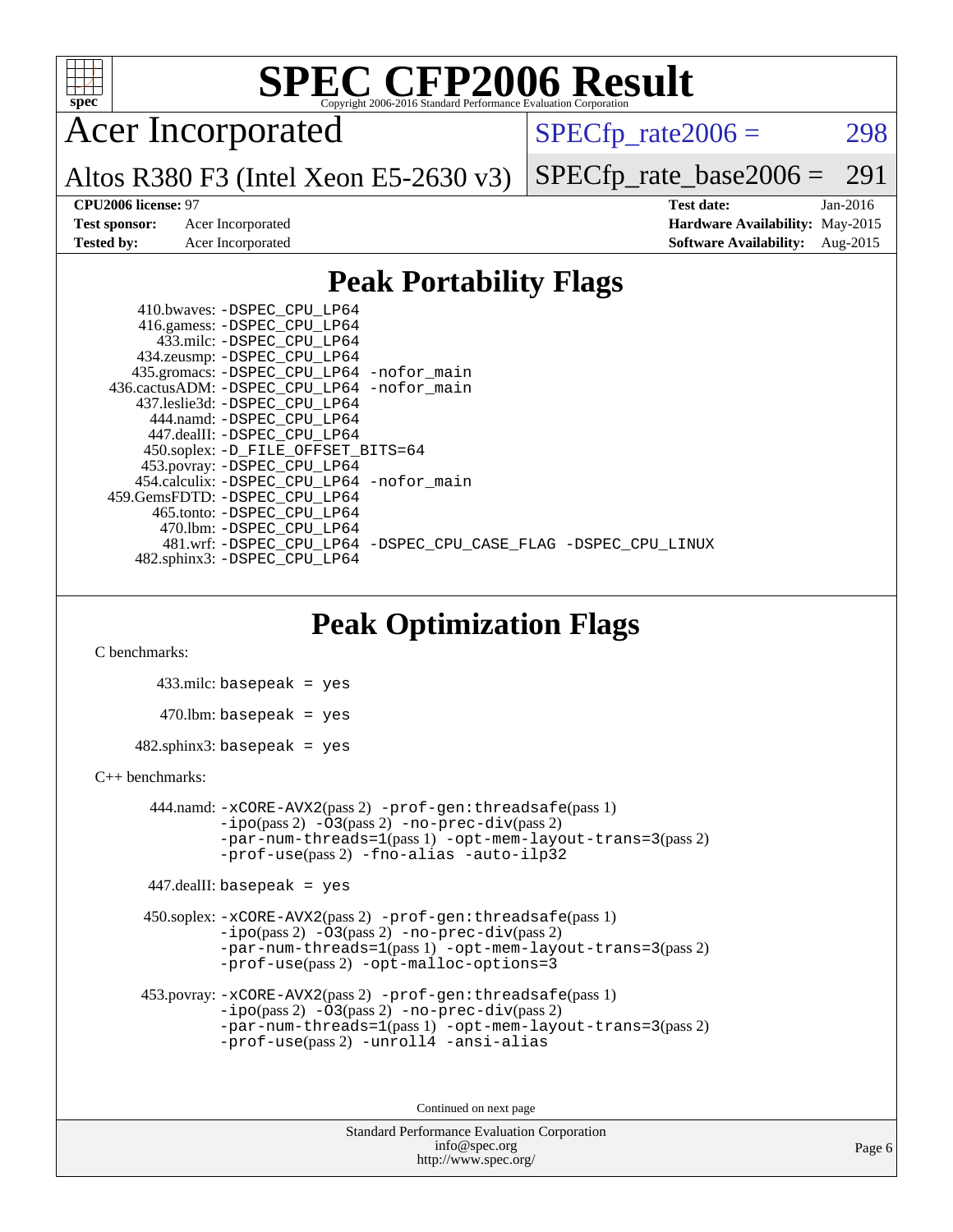